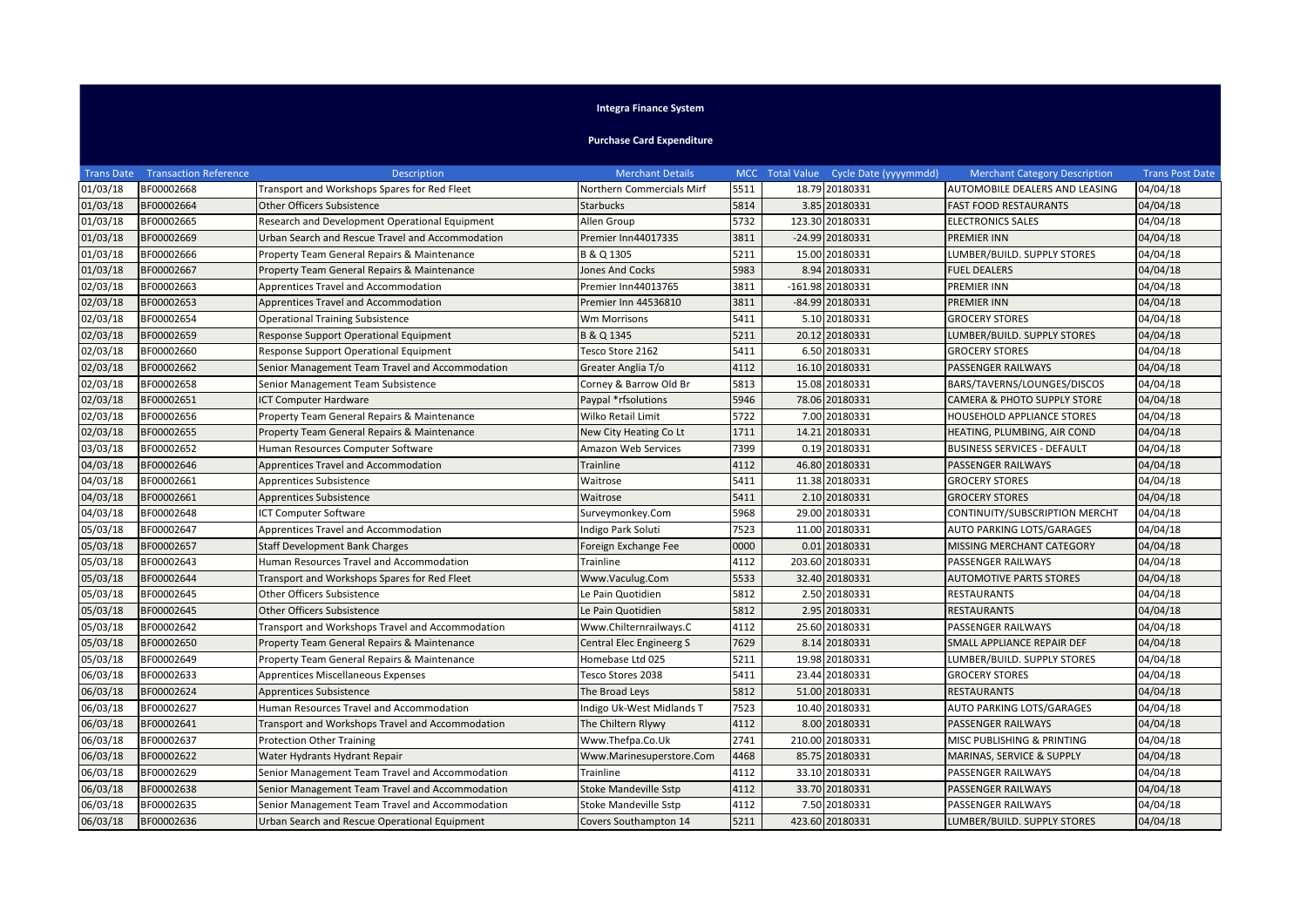| 06/03/18 | BF00002640 | Property Team General Repairs & Maintenance          | Northern Commercials Mirf     | 5511 | 25.70 20180331    | AUTOMOBILE DEALERS AND LEASING     | 04/04/18 |
|----------|------------|------------------------------------------------------|-------------------------------|------|-------------------|------------------------------------|----------|
| 06/03/18 | BF00002632 | Property Team General Repairs & Maintenance          | B & Q 1305                    | 5211 | 5.00 20180331     | LUMBER/BUILD. SUPPLY STORES        | 04/04/18 |
| 06/03/18 | BF00002639 | Property Team General Repairs & Maintenance          | Jones And Cocks               | 5983 | 26.05 20180331    | FUEL DEALERS                       | 04/04/18 |
| 06/03/18 | BF00002631 | Property Team General Repairs & Maintenance          | New City Heating Co Lt        | 1711 | 36.65 20180331    | HEATING, PLUMBING, AIR COND        | 04/04/18 |
| 06/03/18 | BF00002634 | Property Team General Repairs & Maintenance          | Sainsburys S/mkts             | 5411 | 6.00 20180331     | <b>GROCERY STORES</b>              | 04/04/18 |
| 07/03/18 | BF00002619 | <b>Apprentices Subsistence</b>                       | Pret A Manger                 | 5812 | 9.50 20180331     | <b>RESTAURANTS</b>                 | 04/04/18 |
| 07/03/18 | BF00002620 | Human Resources Criminal Records Bureau checks       | Disclosure & Barring          | 9399 | 13.00 20180331    | GOV'T SERV - DEFAULT               | 04/04/18 |
| 07/03/18 | BF00002630 | Human Resources Criminal Records Bureau checks       | Disclosure & Barring          | 9399 | 13.00 20180331    | GOV'T SERV - DEFAULT               | 04/04/18 |
| 07/03/18 | BF00002618 | Apprentices Travel and Accommodation                 | Trainline                     | 4112 | 71.00 20180331    | PASSENGER RAILWAYS                 | 04/04/18 |
| 07/03/18 | BF00002617 | Apprentices Travel and Accommodation                 | Indigo Park Soluti            | 7523 | 11.00 20180331    | <b>AUTO PARKING LOTS/GARAGES</b>   | 04/04/18 |
| 07/03/18 | BF00002628 | Apprentices Travel and Accommodation                 | London Taxi Journe            | 4121 | 13.42 20180331    | TAXICABS/LIMOUSINES                | 04/04/18 |
| 07/03/18 | BF00002625 | Apprentices Travel and Accommodation                 | Cmt UK Ltd Taxi Fare          | 4121 | 18.70 20180331    | TAXICABS/LIMOUSINES                | 04/04/18 |
| 07/03/18 | BF00002608 | Senior Management Team Travel and Accommodation      | Trainline                     | 4112 | 33.10 20180331    | PASSENGER RAILWAYS                 | 04/04/18 |
| 07/03/18 | BF00002626 | Senior Management Team Travel and Accommodation      | Mkc Parking Ringgo            | 7523 | 6.38 20180331     | AUTO PARKING LOTS/GARAGES          | 04/04/18 |
| 07/03/18 | BF00002621 | Senior Management Team Travel and Accommodation      | Mkc Parking Ringgo            | 7523 | 10.38 20180331    | AUTO PARKING LOTS/GARAGES          | 04/04/18 |
| 07/03/18 | BF00002623 | Senior Management Team Courses And Conference Fees   | <b>Westminster Forum</b>      | 7392 | 552.00 20180331   | MGMT/CONSULT/PUBLIC REL SER        | 04/04/18 |
| 08/03/18 | BF00002610 | Human Resources Printing and Stationery              | Amazon Svcs Eu-Uk Amazon.     | 5942 | 17.38 20180331    | <b>BOOK STORES</b>                 | 04/04/18 |
| 08/03/18 | BF00002613 | Apprentices Computer Software                        | Google *adws3100328392        | 5968 | 171.25 20180331   | CONTINUITY/SUBSCRIPTION MERCHT     | 04/04/18 |
| 08/03/18 | BF00002612 | Corporate Management Other Training                  | <b>Act Now Training Limit</b> | 8249 | 418.80 20180331   | VOCATIONAL/TRADE SCHOOLS           | 04/04/18 |
| 08/03/18 | BF00002609 | Senior Management Team Travel and Accommodation      | Indigo Park Soluti            | 7523 | 7.00 20180331     | AUTO PARKING LOTS/GARAGES          | 04/04/18 |
| 08/03/18 | BF00002616 | Transport and Workshops Spares for Red Fleet         | Thermex Ltd                   | 8911 | 107.72 20180331   | ARCHITECTURAL/ENG/SURVEY           | 04/04/18 |
| 08/03/18 | BF00002611 | Senior Management Team Travel and Accommodation      | Mkc Parking Ringgo            | 7523 | 10.38 20180331    | <b>AUTO PARKING LOTS/GARAGES</b>   | 04/04/18 |
| 08/03/18 | BF00002606 | Senior Management Team Travel and Accommodation      | Greater Anglia T/o            | 4112 | 30.80 20180331    | PASSENGER RAILWAYS                 | 04/04/18 |
| 08/03/18 | BF00002615 | <b>Prevention Travel and Accommodation</b>           | <b>Virgin Trains</b>          | 4112 | 173.90 20180331   | PASSENGER RAILWAYS                 | 04/04/18 |
| 08/03/18 | BF00002614 | Property Team General Repairs & Maintenance          | Asda Stores                   | 5411 | 10.55 20180331    | <b>GROCERY STORES</b>              | 04/04/18 |
| 08/03/18 | BF00002607 | Property Team General Repairs & Maintenance          | Ct Wilson & Son Ltd           | 5399 | 11.94 20180331    | MISC GEN MERCHANDISE - DEF         | 04/04/18 |
| 09/03/18 | BF00002600 | <b>Equipment Management General Postage</b>          | Parcel2go.Com Ltd             | 4215 | 11.04 20180331    | COURIER SERVICES                   | 04/04/18 |
| 09/03/18 | BF00002601 | <b>Equipment Management General Postage</b>          | Parcel2go.Com Ltd             | 4215 | 12.00 20180331    | <b>COURIER SERVICES</b>            | 04/04/18 |
| 09/03/18 | BF00002604 | Transport and Workshops Spares for Lease Cars        | Dvsa Mot Comp 2               | 9399 | 51.25 20180331    | <b>GOV'T SERV - DEFAULT</b>        | 04/04/18 |
| 09/03/18 | BF00002603 | <b>Staff Development Staff Training Fees</b>         | Acca                          | 8641 | 105.00 20180331   | CIVIC/SOCIAL/FRATERNAL ASSC        | 04/04/18 |
| 09/03/18 | BF00002605 | <b>Staff Development Staff Training Fees</b>         | Ftc Ecom                      | 8299 | 189.00 20180331   | <b>SCHOOLS - DEFAULT</b>           | 04/04/18 |
| 09/03/18 | BF00002599 | <b>Finance Travel and Accommodation</b>              | <b>Virgin Trains</b>          | 4112 | 28.10 20180331    | PASSENGER RAILWAYS                 | 04/04/18 |
| 09/03/18 | BF00002598 | Property Team General Repairs & Maintenance          | New City Heating Co Lt        | 1711 | 11.47 20180331    | HEATING, PLUMBING, AIR COND        | 04/04/18 |
| 11/03/18 | BF00002602 | <b>Other Officers Subsistence</b>                    | Wasabi Liverpool Kiosk        | 5812 | 6.40 20180331     | <b>RESTAURANTS</b>                 | 04/04/18 |
| 12/03/18 | BF00002595 | Response Support Subsistence                         | Costa Coffee 43036170         | 5814 | 5.25 20180331     | <b>FAST FOOD RESTAURANTS</b>       | 04/04/18 |
| 12/03/18 | BF00002594 | <b>Other Officers Subsistence</b>                    | Table Table41011135           | 5812 | 11.28 20180331    | <b>RESTAURANTS</b>                 | 04/04/18 |
| 12/03/18 | BF00002597 | Senior Management Team Subsistence                   | Welcome Break Starbuck        | 5499 | 9.19 20180331     | MISC FOOD STORES - DEFAULT         | 04/04/18 |
| 12/03/18 | BF00002579 | Senior Management Team Subsistence                   | The Silk Room                 | 5812 | 123.42 20180331   | RESTAURANTS                        | 04/04/18 |
| 12/03/18 | BF00002596 | <b>Staff Development Staff Training Fees</b>         | Www.Kaplanfoulkslynch.        | 8299 | 39.00 20180331    | <b>SCHOOLS - DEFAULT</b>           | 04/04/18 |
| 12/03/18 | BF00002590 | <b>Finance Courses And Conference Fees</b>           | Redactive                     | 7399 | 2,634.00 20180331 | <b>BUSINESS SERVICES - DEFAULT</b> | 04/04/18 |
| 13/03/18 | BF00002592 | Human Resources Employees Professional Subs          | Inst Of Payroll & Pens        | 8999 | 165.00 20180331   | PROFESSIONAL SERVICES - DEF        | 04/04/18 |
| 13/03/18 | BF00002584 | <b>Comms and Consultation Miscellaneous Expenses</b> | Tesco Store 2896              | 5411 | 7.19 20180331     | <b>GROCERY STORES</b>              | 04/04/18 |
| 13/03/18 | BF00002587 | Corporate Planning Travel and Accommodation          | Stoke Mandeville T/O          | 4112 | 22.20 20180331    | PASSENGER RAILWAYS                 | 04/04/18 |
| 13/03/18 | BF00002589 | Senior Management Team Travel and Accommodation      | <b>Hilton Parking</b>         | 7523 | 18.00 20180331    | AUTO PARKING LOTS/GARAGES          | 04/04/18 |
| 13/03/18 | BF00002588 | Senior Management Team Travel and Accommodation      | <b>Hilton Hotels</b>          | 3504 | 139.00 20180331   | HILTON                             | 04/04/18 |
| 13/03/18 | BF00002591 | Senior Management Team Travel and Accommodation      | <b>Hilton Hotels</b>          | 3504 | 128.00 20180331   | <b>HILTON</b>                      | 04/04/18 |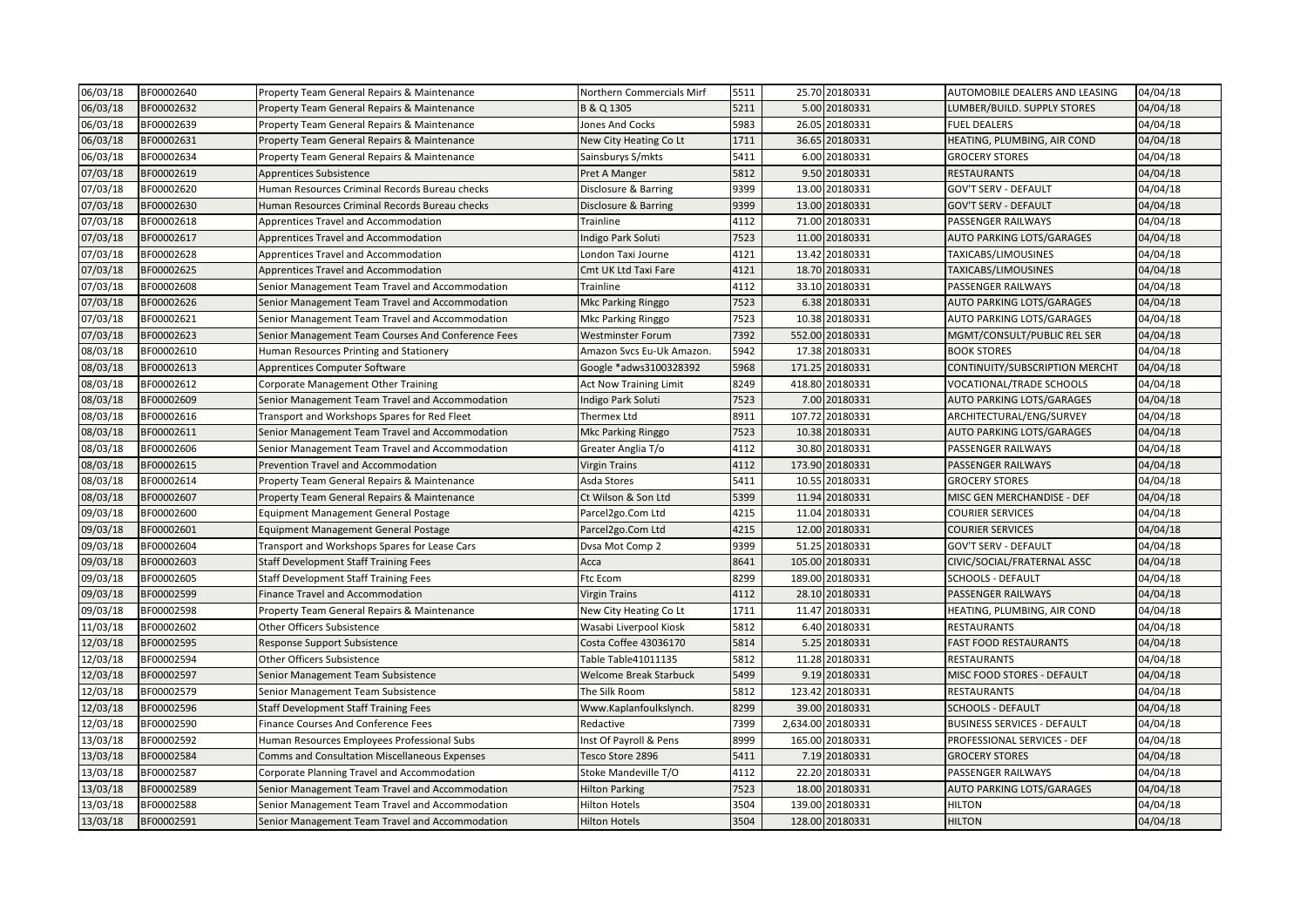| 13/03/18 | BF00002593 | Senior Management Team Subs Professional/Nat Bodies | Solace Group                  | 8699 |        | 250.00 20180331  | MEMBER ORGANIZATIONS - DEF     | 04/04/18 |
|----------|------------|-----------------------------------------------------|-------------------------------|------|--------|------------------|--------------------------------|----------|
| 14/03/18 | BF00002586 | Transport and Workshops Spares for Red Fleet        | Thermex Ltd                   | 8911 |        | 85.52 20180331   | ARCHITECTURAL/ENG/SURVEY       | 04/04/18 |
| 14/03/18 | BF00002585 | Health and Safety Printing and Stationery           | <b>Stationery Office Book</b> | 5942 | 229.91 | 20180331         | <b>BOOK STORES</b>             | 04/04/18 |
| 14/03/18 | BF00002582 | Senior Management Team Course Catering Costs        | Rounds Sandwiches             | 5812 |        | 62.58 20180331   | <b>RESTAURANTS</b>             | 04/04/18 |
| 14/03/18 | BF00002583 | Senior Management Team Travel and Accommodation     | Hilton Hotels                 | 3504 |        | 541.75 20180331  | <b>HILTON</b>                  | 04/04/18 |
| 14/03/18 | BF00002578 | Senior Management Team Courses And Conference Fees  | Marriott                      | 3509 |        | 134.00 20180331  | <b>Marriott Hotels</b>         | 04/04/18 |
| 14/03/18 | BF00002581 | Procurement Travel and Accommodation                | Virgin Trains                 | 4112 |        | 67.95 20180331   | PASSENGER RAILWAYS             | 04/04/18 |
| 15/03/18 | BF00002576 | <b>Other Officers Subsistence</b>                   | Portena                       | 5812 |        | 12.90 20180331   | <b>RESTAURANTS</b>             | 04/04/18 |
| 15/03/18 | BF00002575 | Other Officers Travel and Accommodation             | Wendover Station T/o          | 4112 |        | 29.00 20180331   | PASSENGER RAILWAYS             | 04/04/18 |
| 15/03/18 | BF00002573 | Senior Management Team Miscellaneous Expenses       | Uk Shopping Mall Ltd          | 5970 |        | 17.45 20180331   | <b>ARTIST/CRAFT SHOPS</b>      | 04/04/18 |
| 15/03/18 | BF00002577 | <b>Staff Development Staff Training Fees</b>        | Www.Chilternrailways.C        | 4112 |        | 61.20 20180331   | PASSENGER RAILWAYS             | 04/04/18 |
| 15/03/18 | BF00002574 | <b>Protection Other Training</b>                    | Www.Thefpa.Co.Uk              | 2741 |        | -210.00 20180331 | MISC PUBLISHING & PRINTING     | 04/04/18 |
| 15/03/18 | BF00002580 | Senior Management Team Miscellaneous Expenses       | Amazon UK Marketplace         | 5942 |        | 15.98 20180331   | <b>BOOK STORES</b>             | 04/04/18 |
| 16/03/18 | BF00002569 | <b>Other Officers Subsistence</b>                   | Union Jack Club               | 7011 |        | 9.00 20180331    | HOTELS/MOTELS/RESORTS          | 04/04/18 |
| 16/03/18 | BF00002570 | <b>Finance Travel and Accommodation</b>             | Aylesbury Station T/o         | 4112 |        | 39.90 20180331   | PASSENGER RAILWAYS             | 04/04/18 |
| 17/03/18 | BF00002572 | Admin Buildings - Unit 7 Operational Equipment      | <b>Bunnings Warehouse</b>     | 5211 |        | 11.99 20180331   | LUMBER/BUILD. SUPPLY STORES    | 04/04/18 |
| 18/03/18 | BF00002564 | <b>Staff Development Staff Training Fees</b>        | Hol Inn Birm City             | 7011 |        | 14.90 20180331   | HOTELS/MOTELS/RESORTS          | 04/04/18 |
| 18/03/18 | BF00002571 | <b>Other Officers Subsistence</b>                   | Queensway Coffee              | 5812 |        | 7.04 20180331    | <b>RESTAURANTS</b>             | 04/04/18 |
| 19/03/18 | BF00002568 | Staff Development Printing and Stationery           | Suk Retail Ltd                | 5943 |        | 60.67 20180331   | <b>STATIONERY STORES</b>       | 04/04/18 |
| 19/03/18 | BF00002566 | Corporate Management Course Catering Costs          | Tesco Stores-2041             | 5411 |        | 10.05 20180331   | <b>GROCERY STORES</b>          | 04/04/18 |
| 19/03/18 | BF00002563 | Transport and Workshops Spares for Lease Cars       | Aylesbury Nissan              | 5511 |        | 20.88 20180331   | AUTOMOBILE DEALERS AND LEASING | 04/04/18 |
| 19/03/18 | BF00002562 | <b>Staff Development Staff Training Fees</b>        | Birmingham Moor Street        | 4112 |        | 25.40 20180331   | PASSENGER RAILWAYS             | 04/04/18 |
| 19/03/18 | BF00002559 | <b>Other Officers Subsistence</b>                   | Holiday Inn Ipswic            | 7011 |        | 17.55 20180331   | HOTELS/MOTELS/RESORTS          | 04/04/18 |
| 19/03/18 | BF00002565 | Service Development Management Uniforms             | Marks&spencer Plc             | 5411 |        | 39.00 20180331   | <b>GROCERY STORES</b>          | 04/04/18 |
| 19/03/18 | BF00002561 | <b>CT Courses And Conference Fees</b>               | Paypal *virgin Wifi           | 5946 |        | 15.00 20180331   | CAMERA & PHOTO SUPPLY STORE    | 04/04/18 |
| 19/03/18 | BF00002557 | <b>CT Courses And Conference Fees</b>               | Premier Inn44024080           | 3811 |        | 203.00 20180331  | PREMIER INN                    | 04/04/18 |
| 19/03/18 | BF00002567 | Senior Management Team Miscellaneous Expenses       | Holiday Inn Hemel             | 7011 |        | 300.00 20180331  | HOTELS/MOTELS/RESORTS          | 04/04/18 |
| 20/03/18 | BF00002558 | Transport and Workshops Spares for Red Fleet        | Autodoc 9949124               | 5013 |        | 14.04 20180331   | MOTOR VEHICLE SUPPLY/NEW PARTS | 04/04/18 |
| 20/03/18 | BF00002553 | <b>Other Officers Subsistence</b>                   | <b>Starbucks</b>              | 5812 |        | 7.64 20180331    | <b>RESTAURANTS</b>             | 04/04/18 |
| 20/03/18 | BF00002553 | <b>Other Officers Subsistence</b>                   | <b>Starbucks</b>              | 5812 |        | 0.00 20180331    | RESTAURANTS                    | 04/04/18 |
| 20/03/18 | BF00002560 | Senior Management Team Travel and Accommodation     | Trainline                     | 4112 |        | 33.35 20180331   | PASSENGER RAILWAYS             | 04/04/18 |
| 21/03/18 | BF00002551 | Human Resources Criminal Records Bureau checks      | Disclosure & Barring          | 9399 |        | 13.00 20180331   | <b>GOV'T SERV - DEFAULT</b>    | 04/04/18 |
| 21/03/18 | BF00002554 | Human Resources Criminal Records Bureau checks      | Disclosure & Barring          | 9399 |        | 13.00 20180331   | <b>GOV'T SERV - DEFAULT</b>    | 04/04/18 |
| 21/03/18 | BF00002550 | Human Resources Criminal Records Bureau checks      | Disclosure & Barring          | 9399 |        | 13.00 20180331   | <b>GOV'T SERV - DEFAULT</b>    | 04/04/18 |
| 21/03/18 | BF00002540 | Staff Development Training Equipment                | Amazon Svcs Eu-Uk Amazon.     | 5942 |        | 10.99 20180331   | <b>BOOK STORES</b>             | 04/04/18 |
| 21/03/18 | BF00002537 | <b>Staff Development Subsistence</b>                | The Broad Leys                | 5812 |        | 47.25 20180331   | <b>RESTAURANTS</b>             | 04/04/18 |
| 21/03/18 | BF00002556 | Corporate Management Course Catering Costs          | The Swan Inn                  | 5812 |        | 46.85 20180331   | RESTAURANTS                    | 04/04/18 |
| 21/03/18 | BF00002543 | Other Officers Subsistence                          | <b>Starbucks</b>              | 5812 |        | 7.64 20180331    | <b>RESTAURANTS</b>             | 04/04/18 |
| 21/03/18 | BF00002528 | <b>Other Officers Subsistence</b>                   | Holiday Inn Ipswic            | 7011 |        | 5.95 20180331    | HOTELS/MOTELS/RESORTS          | 04/04/18 |
| 21/03/18 | BF00002543 | <b>Other Officers Subsistence</b>                   | <b>Starbucks</b>              | 5812 |        | 0.00 20180331    | <b>RESTAURANTS</b>             | 04/04/18 |
| 21/03/18 | BF00002555 | Urban Search and Rescue Subsistence                 | <b>Stafford Greggs</b>        | 5812 |        | 49.45 20180331   | RESTAURANTS                    | 04/04/18 |
| 21/03/18 | BF00002548 | Senior Management Team Travel and Accommodation     | Greater Anglia T/o            | 4112 |        | 19.40 20180331   | PASSENGER RAILWAYS             | 04/04/18 |
| 21/03/18 | BF00002530 | <b>CT Courses And Conference Fees</b>               | Ncp Limited                   | 7523 |        | 9.00 20180331    | AUTO PARKING LOTS/GARAGES      | 04/04/18 |
| 21/03/18 | BF00002549 | Finance Travel and Accommodation                    | Virgin Trains                 | 4112 |        | 34.30 20180331   | PASSENGER RAILWAYS             | 04/04/18 |
| 21/03/18 | BF00002552 | Property Team General Repairs & Maintenance         | B & Q 1305                    | 5211 |        | 39.98 20180331   | LUMBER/BUILD. SUPPLY STORES    | 04/04/18 |
| 22/03/18 | BF00002532 | Human Resources Criminal Records Bureau checks      | Disclosure & Barring          | 9399 |        | 13.00 20180331   | <b>GOV'T SERV - DEFAULT</b>    | 04/04/18 |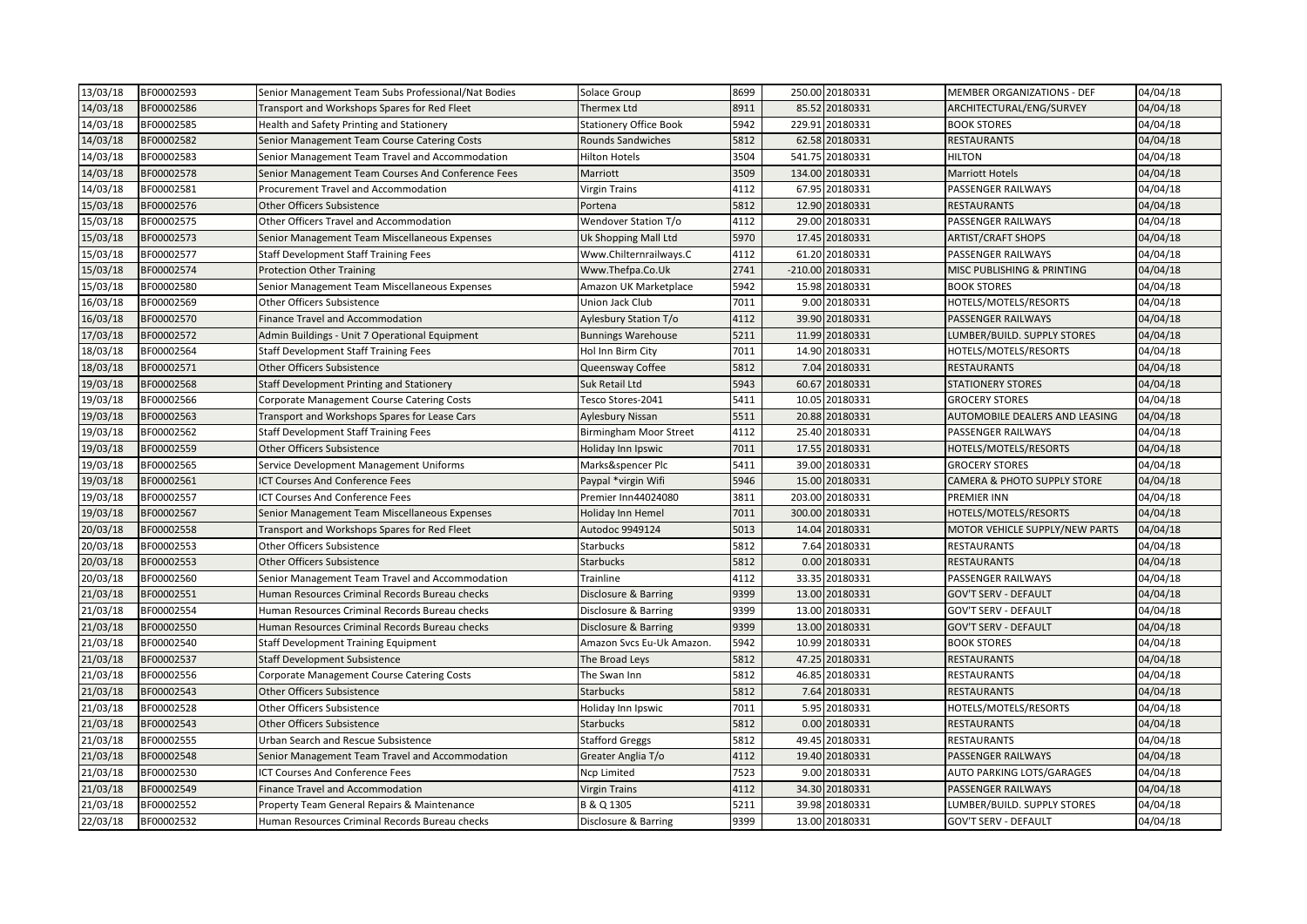| 22/03/18 | BF00002523 | <b>Staff Development Subsistence</b>                    | Holiday Inn Aylesb        | 7011 | 54.65 20180331  | HOTELS/MOTELS/RESORTS              | 04/04/18 |
|----------|------------|---------------------------------------------------------|---------------------------|------|-----------------|------------------------------------|----------|
| 22/03/18 | BF00002533 | Staff Development Subsistence                           | Tesco Stores-2041         | 5411 | 20.68 20180331  | <b>GROCERY STORES</b>              | 04/04/18 |
| 22/03/18 | BF00002545 | Urban Search and Rescue Travel and Accommodation        | Trainline                 | 4112 | 95.50 20180331  | <b>PASSENGER RAILWAYS</b>          | 04/04/18 |
| 22/03/18 | BF00002525 | Response Support Subsistence                            | Holiday Inn Aylesb        | 7011 | 6.55 20180331   | HOTELS/MOTELS/RESORTS              | 04/04/18 |
| 22/03/18 | BF00002531 | Corporate Management Other Training                     | Eb *national Hoarding     | 7399 | 180.00 20180331 | <b>BUSINESS SERVICES - DEFAULT</b> | 04/04/18 |
| 22/03/18 | BF00002534 | Other Officers Travel and Accommodation                 | Hatchet Inn               | 7011 | 79.00 20180331  | HOTELS/MOTELS/RESORTS              | 04/04/18 |
| 22/03/18 | BF00002538 | Transport and Workshops Spares for Red Fleet            | C H Morgan & Co Ltd       | 5085 | 12.11 20180331  | <b>INDUSTRIAL SUPPLIES - DEF</b>   | 04/04/18 |
| 22/03/18 | BF00002536 | Transport and Workshops Spares for Red Fleet            | Pirtek                    | 5533 | 192.00 20180331 | <b>AUTOMOTIVE PARTS STORES</b>     | 04/04/18 |
| 22/03/18 | BF00002524 | <b>Equipment Management General Postage</b>             | Parcel2go_uk              | 4215 | 11.04 20180331  | <b>COURIER SERVICES</b>            | 04/04/18 |
| 22/03/18 | BF00002527 | <b>Equipment Management General Postage</b>             | Parcel2go_uk              | 4215 | 10.63 20180331  | <b>COURIER SERVICES</b>            | 04/04/18 |
| 22/03/18 | BF00002535 | Equipment Management General Postage                    | Parcel2go uk              | 4215 | 10.63 20180331  | <b>COURIER SERVICES</b>            | 04/04/18 |
| 22/03/18 | BF00002526 | Service Development Management Uniforms                 | Marks&spencer Plc Sa      | 5411 | -39.00 20180331 | <b>GROCERY STORES</b>              | 04/04/18 |
| 22/03/18 | BF00002542 | Senior Management Team Travel and Accommodation         | Napier Mk                 | 7523 | 8.00 20180331   | <b>AUTO PARKING LOTS/GARAGES</b>   | 04/04/18 |
| 22/03/18 | BF00002546 | Senior Management Team Travel and Accommodation         | Ticketofficesale          | 4112 | 28.00 20180331  | PASSENGER RAILWAYS                 | 04/04/18 |
| 22/03/18 | BF00002529 | Finance Travel and Accommodation                        | Aylesbury Station T/o     | 4112 | 39.90 20180331  | PASSENGER RAILWAYS                 | 04/04/18 |
| 22/03/18 | BF00002541 | Service Delivery Management Travel and Accommodation    | <b>Virgin Trains</b>      | 4112 | 76.25 20180331  | PASSENGER RAILWAYS                 | 04/04/18 |
| 22/03/18 | BF00002544 | Property Team General Repairs & Maintenance             | Amazon Svcs Eu-Uk Amazon. | 5942 | 10.65 20180331  | <b>BOOK STORES</b>                 | 04/04/18 |
| 22/03/18 | BF00002539 | Property Team General Repairs & Maintenance             | B & Q 1345                | 5211 | 5.20 20180331   | LUMBER/BUILD. SUPPLY STORES        | 04/04/18 |
| 22/03/18 | BF00002547 | <b>Property Team Protective Clothing</b>                | <b>Screwfix Direct</b>    | 5211 | 44.99 20180331  | LUMBER/BUILD. SUPPLY STORES        | 04/04/18 |
| 23/03/18 | BF00002518 | Senior Management Team Subsistence                      | The Jericho Foundation    | 8398 | 9.60 20180331   | CHARITABLE/SOC SERVICE ORGS        | 04/04/18 |
| 23/03/18 | BF00002522 | Senior Management Team Travel and Accommodation         | Indigo Park Soluti        | 7523 | 7.00 20180331   | AUTO PARKING LOTS/GARAGES          | 04/04/18 |
| 23/03/18 | BF00002517 | Urban Search and Rescue Subsistence                     | <b>McDonalds</b>          | 5812 | 43.35 20180331  | <b>RESTAURANTS</b>                 | 04/04/18 |
| 23/03/18 | BF00002521 | Research and Development Breathing Apparatus            | Parcel2go_uk              | 4215 | 11.04 20180331  | <b>COURIER SERVICES</b>            | 04/04/18 |
| 23/03/18 | BF00002513 | Urban Search and Rescue Subsistence                     | Roadchef M Serv Upay L    | 5812 | 36.79 20180331  | <b>RESTAURANTS</b>                 | 04/04/18 |
| 23/03/18 | BF00002514 | Transport and Workshops Car Leasing                     | Dvla Vehicle Tax          | 9399 | 242.50 20180331 | <b>GOV'T SERV - DEFAULT</b>        | 04/04/18 |
| 23/03/18 | BF00002520 | Senior Management Team Travel and Accommodation         | Greater Anglia T/o        | 4112 | 23.10 20180331  | PASSENGER RAILWAYS                 | 04/04/18 |
| 23/03/18 | BF00002512 | <b>Winslow Fire Station Operational Equipment</b>       | Hso*haix Fabrikverkauf    | 5999 | 193.80 20180331 | <b>MISC SPECIALITY RETAIL</b>      | 04/04/18 |
| 25/02/18 | BF00002701 | Apprentices Travel and Accommodation                    | Premier Inn 44536810      | 3811 | 84.99 20180228  | <b>PREMIER INN</b>                 | 04/04/18 |
| 25/02/18 | BF00002677 | Corporate Management Miscellaneous Expenses             | Elc-Internet              | 5311 | 9.60 20180228   | <b>DEPARTMENT STORES</b>           | 04/04/18 |
| 25/03/18 | BF00002515 | Corporate Management Miscellaneous Expenses             | Www.Tts-Groups.Co.Uk      | 5943 | 86.35 20180331  | <b>STATIONERY STORES</b>           | 04/04/18 |
| 25/03/18 | BF00002516 | ICT Computer Hardware                                   | Amazon UK Marketplace     | 5942 | 31.97 20180331  | <b>BOOK STORES</b>                 | 04/04/18 |
| 25/03/18 | BF00002516 | ICT Computer Hardware                                   | Amazon UK Marketplace     | 5942 | 29.99 20180331  | <b>BOOK STORES</b>                 | 04/04/18 |
| 25/03/18 | BF00002519 | Senior Management Team Subsistence                      | Tesco Store 2162          | 5411 | 22.28 20180331  | <b>GROCERY STORES</b>              | 04/04/18 |
| 26/02/18 | BF00002682 | Apprentices Travel and Accommodation                    | Premier Inn44013765       | 3811 | 161.98 20180228 | <b>PREMIER INN</b>                 | 04/04/18 |
| 26/02/18 | BF00002703 | Broughton Fire Station Catering and Domestic Equip      | <b>Course Deals</b>       | 8299 | 14.00 20180228  | <b>SCHOOLS - DEFAULT</b>           | 04/04/18 |
| 26/02/18 | BF00002699 | <b>Operational Training Other Training</b>              | Aylesbury Station T/o     | 4112 | 39.90 20180228  | PASSENGER RAILWAYS                 | 04/04/18 |
| 26/02/18 | BF00002698 | Other Officers Travel and Accommodation                 | Wendover Station T/o      | 4112 | 37.20 20180228  | PASSENGER RAILWAYS                 | 04/04/18 |
| 26/02/18 | BF00002697 | ICT Computer Software                                   | Godaddy Com Europe        | 4816 | 131.98 20180228 | ELECTRONIC COMMERCE/INFO. SERVI    | 04/04/18 |
| 26/02/18 | BF00002700 | Service Development Management Travel and Accommodation | Ncp Birmingham Airport    | 7523 | 38.49 20180228  | <b>AUTO PARKING LOTS/GARAGES</b>   | 04/04/18 |
| 26/02/18 | BF00002688 | Urban Search and Rescue Travel and Accommodation        | Premier Inn44017335       | 3811 | 104.99 20180228 | <b>PREMIER INN</b>                 | 04/04/18 |
| 26/02/18 | BF00002702 | Service Development Management Travel and Accommodation | Easyjet 000 Etpfnz        | 3245 | 47.34 20180228  | ATLANTISAIR                        | 04/04/18 |
| 27/02/18 | BF00002696 | Apprentices Recruitment Expenses                        | Facebk 5nx74farx2         | 7311 | 145.37 20180228 | <b>ADVERTISING SERVICES</b>        | 04/04/18 |
| 27/02/18 | BF00002692 | Human Resources Criminal Records Bureau checks          | Disclosure & Barring      | 9399 | 13.00 20180228  | <b>GOV'T SERV - DEFAULT</b>        | 04/04/18 |
| 27/02/18 | BF00002690 | <b>Apprentices Recruitment Expenses</b>                 | Facebk 7nx74farx2         | 7311 | 3.17 20180228   | <b>ADVERTISING SERVICES</b>        | 04/04/18 |
| 27/02/18 | BF00002686 | Transport and Workshops Spares for Red Fleet            | Kempston Radiators Limite | 7699 | 825.60 20180228 | <b>MISC REPAIR SERVICES</b>        | 04/04/18 |
| 27/02/18 | BF00002693 | <b>Other Officers Subsistence</b>                       | Le Pain Quotidien         | 5812 | 5.30 20180228   | <b>RESTAURANTS</b>                 | 04/04/18 |